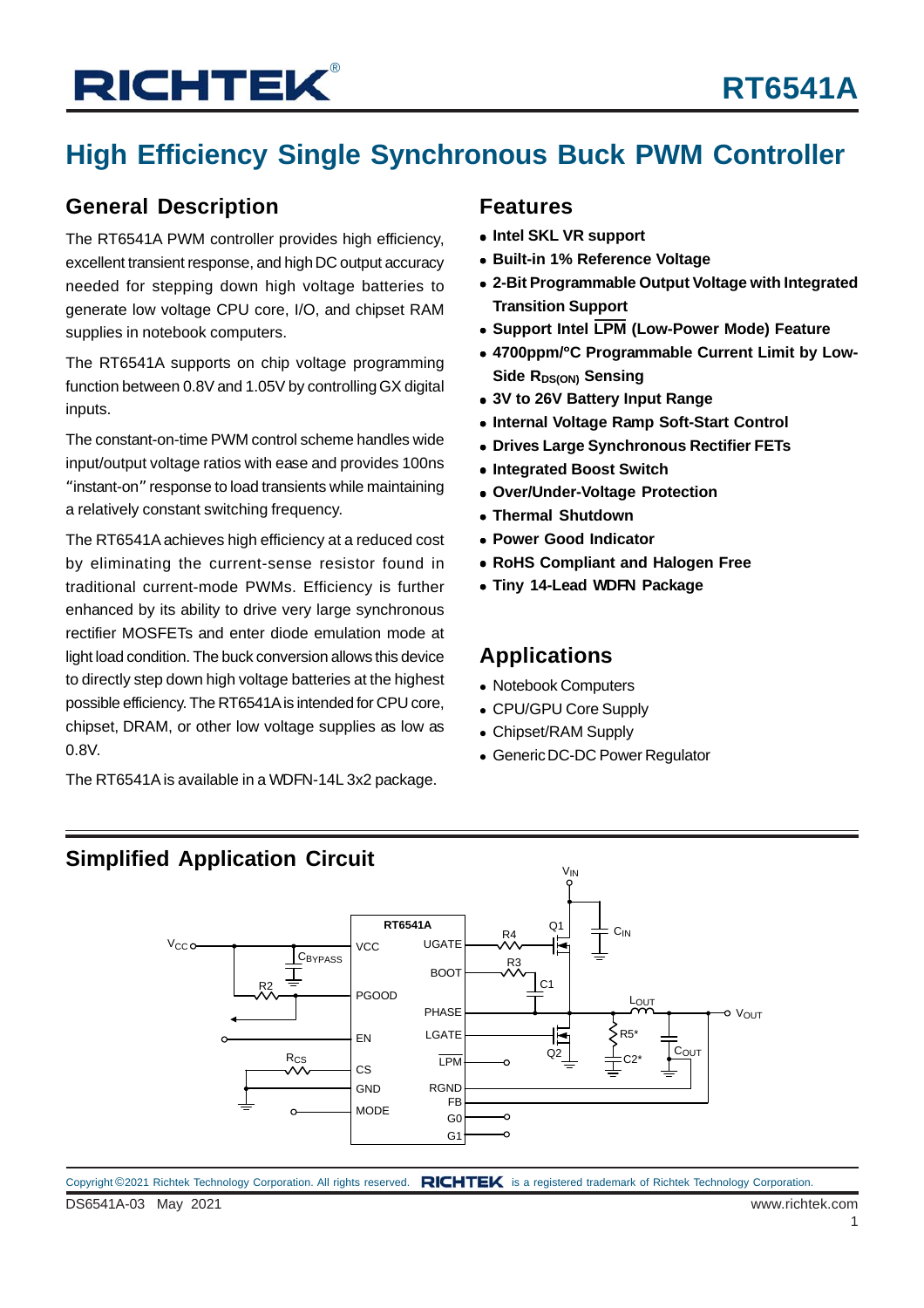



### **Ordering Information**

 $RT6541A \Box \Box$ 

Package Type QW : WDFN-14L 3x2 (W-Type) (Exposed Pad-Option 1)

Lead Plating System G : Green (Halogen Free and Pb Free)

Note :

Richtek products are :

- RoHS compliant and compatible with the current require ments of IPC/JEDEC J-STD-020.
- ▶ Suitable for use in SnPb or Pb-free soldering processes.

### **Pin Configuration**

(TOP VIEW)



WDFN-14L 3x2

### **Marking Information**

0TW

0T : Product Code W : Date Code

### **Functional Pin Description**

| Pin No.          | <b>Pin Name</b> | <b>Pin Function</b>                                                                                                                                      |
|------------------|-----------------|----------------------------------------------------------------------------------------------------------------------------------------------------------|
|                  | <b>MODE</b>     | VCCIO/PCH_Core/EDRAM select pin.                                                                                                                         |
| 2                | <b>PGOOD</b>    | Open drain power good indicator. High impedance indicates power is good.                                                                                 |
| 3                | <b>EN</b>       | PWM enable control input. Do not leave this pin floating.                                                                                                |
| 4                | <b>LPM</b>      | Low power mode control pin.                                                                                                                              |
| 5                | <b>BOOT</b>     | BOOT bootstrap supply for high-side gate driver.                                                                                                         |
| 6                | <b>UGATE</b>    | High-side gate driver output.                                                                                                                            |
| 7                | <b>PHASE</b>    | Switch node. External inductor connection for VDDQ and behave as the<br>current sense comparator input for Low-Side MOSFET RDS(ON) sensing.              |
| 8                | <b>LGATE</b>    | Low-side gate driver output.                                                                                                                             |
| 9                | <b>VCC</b>      | Supply voltage input for the analog supply and LGATE gate driver.                                                                                        |
| 10               | G <sub>0</sub>  | 2-bit input pin.                                                                                                                                         |
| 11               | G <sub>1</sub>  | 2-bit input pin.                                                                                                                                         |
| 12               | <b>RGND</b>     | Remote voltage sense ground pin.                                                                                                                         |
| 13               | <b>FB</b>       | Output voltage feedback input. Connect VOUT to converter output node.                                                                                    |
| 14               | <b>CS</b>       | Current limit threshold setting input. Connect a setting resistor to GND and<br>the current limit threshold is equal to 1/10 of the voltage at this pin. |
| 15 (Exposed Pad) | <b>GND</b>      | Ground. The Exposed Pad must be soldered to a large PCB and connected<br>to GND for maximum power dissipation.                                           |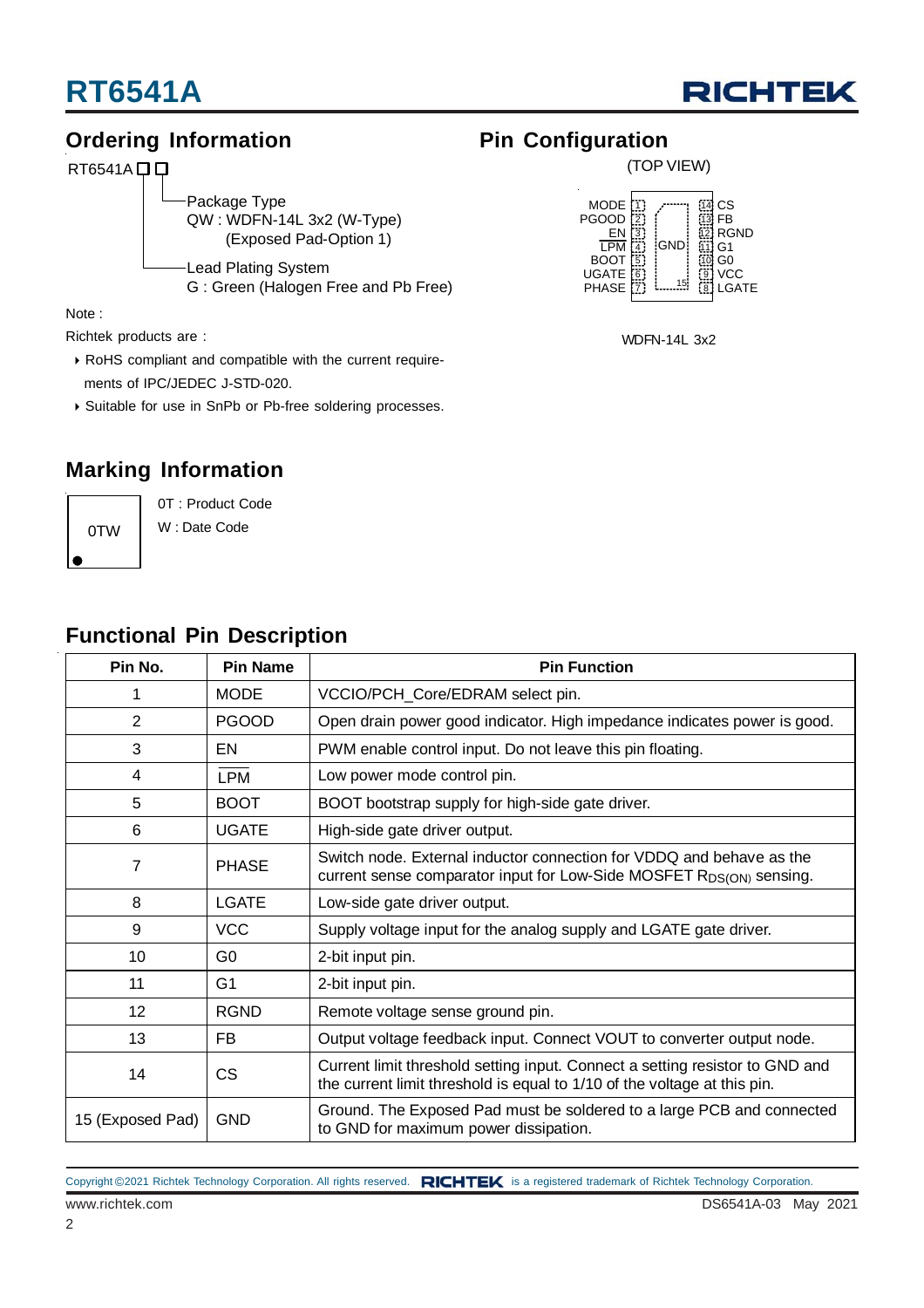### **Functional Block Diagram**



### **Operation**

The RT6541A is a constant on-time synchronous stepdown controller. In normal operation, the high-side N-MOSFET is turned on when the output voltage is lower than VREF, and is turned off after the internal one-shot timer expires. While the high-side N-MOSFET is turned off, the low-side N-MOSFET is turned on to conduct the inductor current until next cycle begins.

#### **Soft-Start (SS)**

For internal soft-start function, an internal current source charges an internal capacitor to build the soft-start ramp voltage. The output voltage will track the internal ramp voltage during soft-start interval.

#### **PGOOD**

The power good output is an open-drain architecture. When the soft-start is finished, the PGOOD open-drain output will be high impedance.

#### **Current Limit**

The current limit circuit employs a unique "valley" current sensing algorithm. If the magnitude of the current sense signal at PHASE is above the current limit threshold, the PWM is not allowed to initiate a new cycle. The current limit threshold can be set with an external voltage setting resistor on the CS pin.

#### **Over-Voltage Protection (OVP) & Under-Voltage Protection (UVP)**

The output voltage is continuously monitored for overvoltage and under-voltage protection. When the output voltage exceeds 1.2V (typ.), UGATE goes low and LGATE is forced high. When the feedback voltage is less than 0.3V (typ.), under-voltage protection is triggered and then both UGATE and LGATE gate drivers are forced low. The controller is latched until VCC is re-supplied and exceeds the POR rising threshold voltage or EN is reset.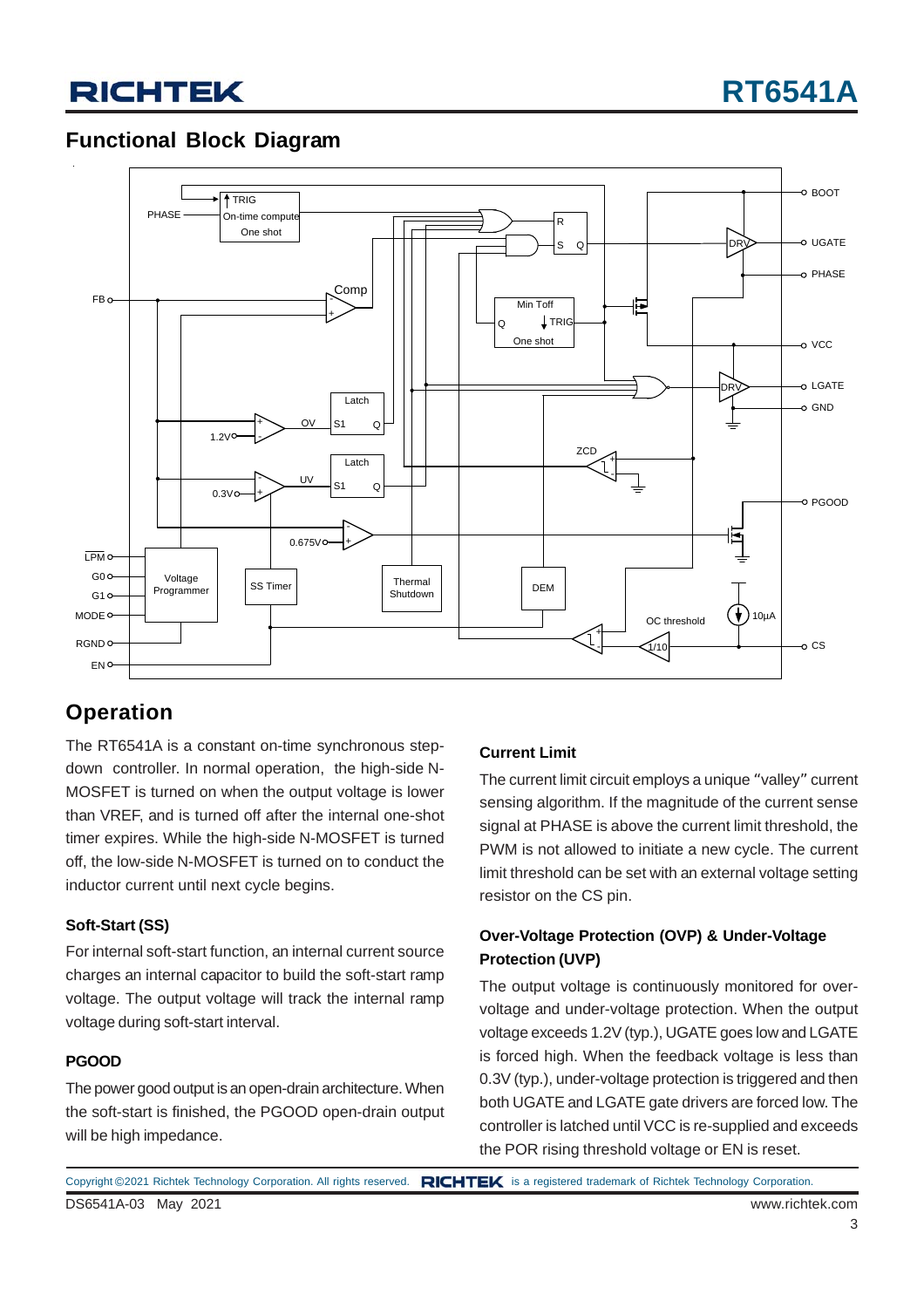

### **Absolute Maximum Ratings** (Note 1)

| • PHASE to GND                                 |  |
|------------------------------------------------|--|
|                                                |  |
|                                                |  |
| • BOOT to PHASE                                |  |
|                                                |  |
|                                                |  |
|                                                |  |
| • UGATE to PHASE                               |  |
|                                                |  |
|                                                |  |
| $\bullet$ LGATE to GND                         |  |
|                                                |  |
|                                                |  |
| • Power Dissipation, $P_D @ T_A = 25^{\circ}C$ |  |
|                                                |  |
| • Package Thermal Resistance (Note 2)          |  |
|                                                |  |
|                                                |  |
|                                                |  |
|                                                |  |
|                                                |  |
|                                                |  |
| • ESD Susceptibility (Note 3)                  |  |
|                                                |  |

### **Recommended Operating Conditions** (Note 4)

### **Electrical Characteristics**

(V<sub>CC</sub> = 5V, V<sub>IN</sub> = 8V, V<sub>EN</sub> = 5V, V<sub>CS</sub> = 1V, T<sub>A</sub> = 25<sup>°</sup>C, unless otherwise specified)

| <b>Parameter</b>                         | Symbol                | <b>Test Conditions</b>                                                                 | Min           | <b>Typ</b> | <b>Max</b> | <b>Unit</b> |
|------------------------------------------|-----------------------|----------------------------------------------------------------------------------------|---------------|------------|------------|-------------|
| <b>PWM Controller</b>                    |                       |                                                                                        |               |            |            |             |
| Supply Voltage                           | <b>V<sub>CC</sub></b> |                                                                                        | 4.5           | --         | 5.5        | V           |
| <b>Vcc Quiescent Supply</b>              | lQ                    | FB forced above the regulation point,<br>$EN = 5V$ , $LPM = 5V$                        | $\sim$ $\sim$ | 140        | $-$        | μA          |
| Current                                  | $I_{Q\_LPM}$          | FB forced above the regulation point,<br>$EN = 5V$ , $LPM = 0V$ , only Mode1,<br>Mode3 | --            | 30         | --         | μA          |
| Vcc Shutdown Supply<br>Current           | Isp                   | $EN = 0V$                                                                              | --            | --         | 10         | μA          |
| <b>VFB Error Comparator</b><br>Threshold |                       | $G0 = 5V$ , $G1 = 5V$ , MODE = floating                                                | $-0.5$        | --         | 0.5        | %           |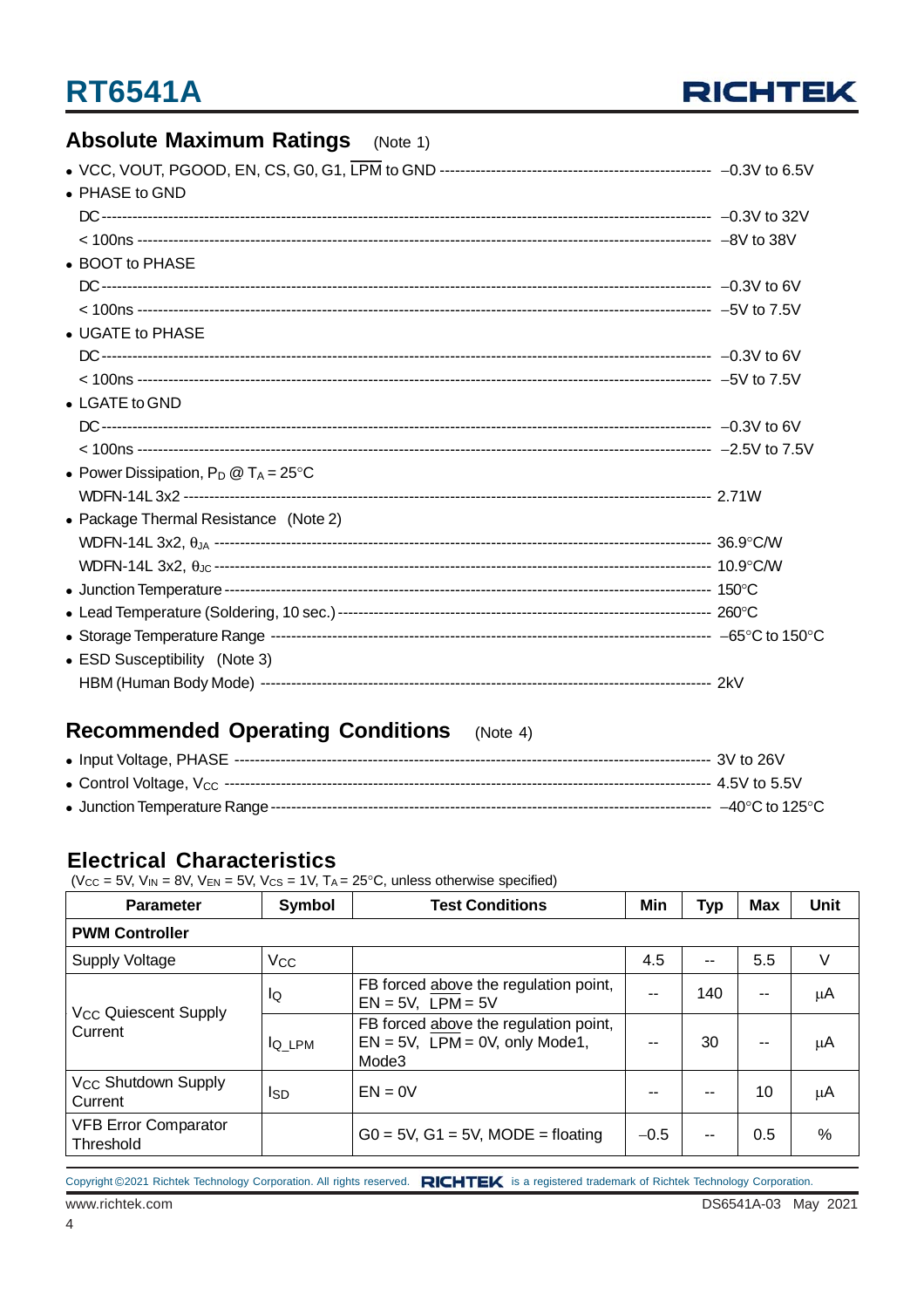| <b>Parameter</b>                                         | <b>Symbol</b>        | <b>Test Conditions</b>       | Min                      | <b>Typ</b>               | <b>Max</b>               | Unit      |  |  |
|----------------------------------------------------------|----------------------|------------------------------|--------------------------|--------------------------|--------------------------|-----------|--|--|
| <b>Switching Frequency</b>                               |                      | $V_{IN} = 12V$ , CCM         | --                       | 560                      |                          | kHz       |  |  |
| Minimum Off-Time                                         |                      |                              | 250                      | 400                      | 550                      | ns        |  |  |
| <b>Current Sensing</b>                                   |                      |                              |                          |                          |                          |           |  |  |
| <b>CS Current</b>                                        |                      |                              | 9                        | 10                       | 11                       | μA        |  |  |
| <b>CS Current TC</b>                                     |                      |                              | --                       | 4700                     | $\overline{\phantom{a}}$ | PPM/°C    |  |  |
| Zero Crossing Threshold                                  |                      | <b>GND - PHASE</b>           | $-8$                     | $\overline{\phantom{a}}$ | 4                        | mV        |  |  |
| <b>Protection Function</b>                               |                      |                              |                          |                          |                          |           |  |  |
| <b>Current Limit Threshold Offset</b>                    |                      | $GND - PHASE = VCS/10$       | $-10$                    | $\sim$ $\sim$            | 10                       | mV        |  |  |
| <b>Negative Current Limit</b><br><b>Threshold Offset</b> |                      | $PHASE - GND = VCS/10$       | $-15$                    | --                       | 15                       | mV        |  |  |
| <b>UV Trip Level</b>                                     |                      | UV detect, falling edge      | 0.25                     | 0.3                      | 0.35                     | $\vee$    |  |  |
| <b>UVP Delay</b>                                         |                      | $VFB = 0.2V$                 | $-$                      | 5                        | --                       | $\mu$ S   |  |  |
| OV Trip Level                                            |                      | OV detect, rising edge       | 1.14                     | 1.2                      | 1.26                     | $\vee$    |  |  |
| <b>OVP Delay</b>                                         |                      | $VFB = 1.31V$                | $\overline{a}$           | 5                        | $\overline{\phantom{a}}$ | $\mu$ s   |  |  |
| V <sub>CC</sub> UVLO Threshold                           |                      | Rising edge                  | 3.9                      | 4.2                      | 4.5                      | $\vee$    |  |  |
| Vcc UVLO Hysteresis                                      |                      |                              | $-$                      | 100                      | $\overline{\phantom{a}}$ | mV        |  |  |
| <b>Thermal Shutdown</b>                                  |                      | Latch                        | --                       | 150                      | --                       | $\circ$ C |  |  |
| Start Up & VID                                           |                      |                              |                          |                          |                          |           |  |  |
| VOUT Soft-Start                                          |                      | EN high to $V_{OUT} = 1.05V$ | $\overline{\phantom{a}}$ | 1.2                      | --                       | ms        |  |  |
| Start Up Blanking Time                                   |                      | From $EN = high$             | --                       | 3.4                      | --                       | ms        |  |  |
| <b>Driver On-Resistance</b>                              |                      |                              |                          |                          |                          |           |  |  |
| <b>UGATE Driver (pull up)</b>                            | <b>RUGATEST</b>      | BOOT-PHASE forced to 5V      | $\overline{a}$           | 2.5                      | 5                        | $\Omega$  |  |  |
| <b>UGATE Driver (sink)</b>                               | <b>RUGATESK</b>      | BOOT-PHASE forced to 5V      | --                       | 1.5                      | 3                        | $\Omega$  |  |  |
| LGATE Driver (pull up)                                   | RLGATEST             | LGATE, high state            | --                       | 2.5                      | 5                        | $\Omega$  |  |  |
| LGATE Driver (pull down)                                 | $R_{\text{LGATE}$ sk | LGATE, low state             | --                       | 0.8                      | 1.6                      | Ω         |  |  |
|                                                          |                      | <b>UGATE</b> rising          | $\overline{a}$           | 20                       |                          | ns        |  |  |
| Dead Time                                                |                      | <b>LGATE</b> rising          | --                       | 30                       | --                       |           |  |  |
| Internal Boost Charging Switch<br>On-Resistance          |                      | VCC to BOOT, 10mA            | --                       | --                       | 80                       | $\Omega$  |  |  |
| <b>LOGIC I/O</b>                                         |                      |                              |                          |                          |                          |           |  |  |
|                                                          |                      | <b>Controller OFF</b>        | н.                       | $\mathbf{u}$             | 0.4                      |           |  |  |
| <b>EN Input Voltage</b>                                  |                      | <b>Controller ON</b>         | 1.2                      |                          |                          | V         |  |  |
| G0, G1, LPM Input Voltage                                |                      | Logic Low                    | --                       | $\sim$                   | 0.3                      | $\vee$    |  |  |
|                                                          |                      | Logic High                   | 0.8                      | $\overline{\phantom{a}}$ |                          |           |  |  |
|                                                          | Logic-Low            | <b>VCCIO</b>                 | --                       | $\sim$                   | 0.8                      |           |  |  |
| <b>MODE Select</b>                                       | Logic-High           | EDRAM/EOPIO                  | 2.7                      | $\sim$                   | --                       | V         |  |  |
|                                                          | Float                | VccPRIM_Core                 | 1.8                      | $\overline{\phantom{m}}$ | 2.2                      |           |  |  |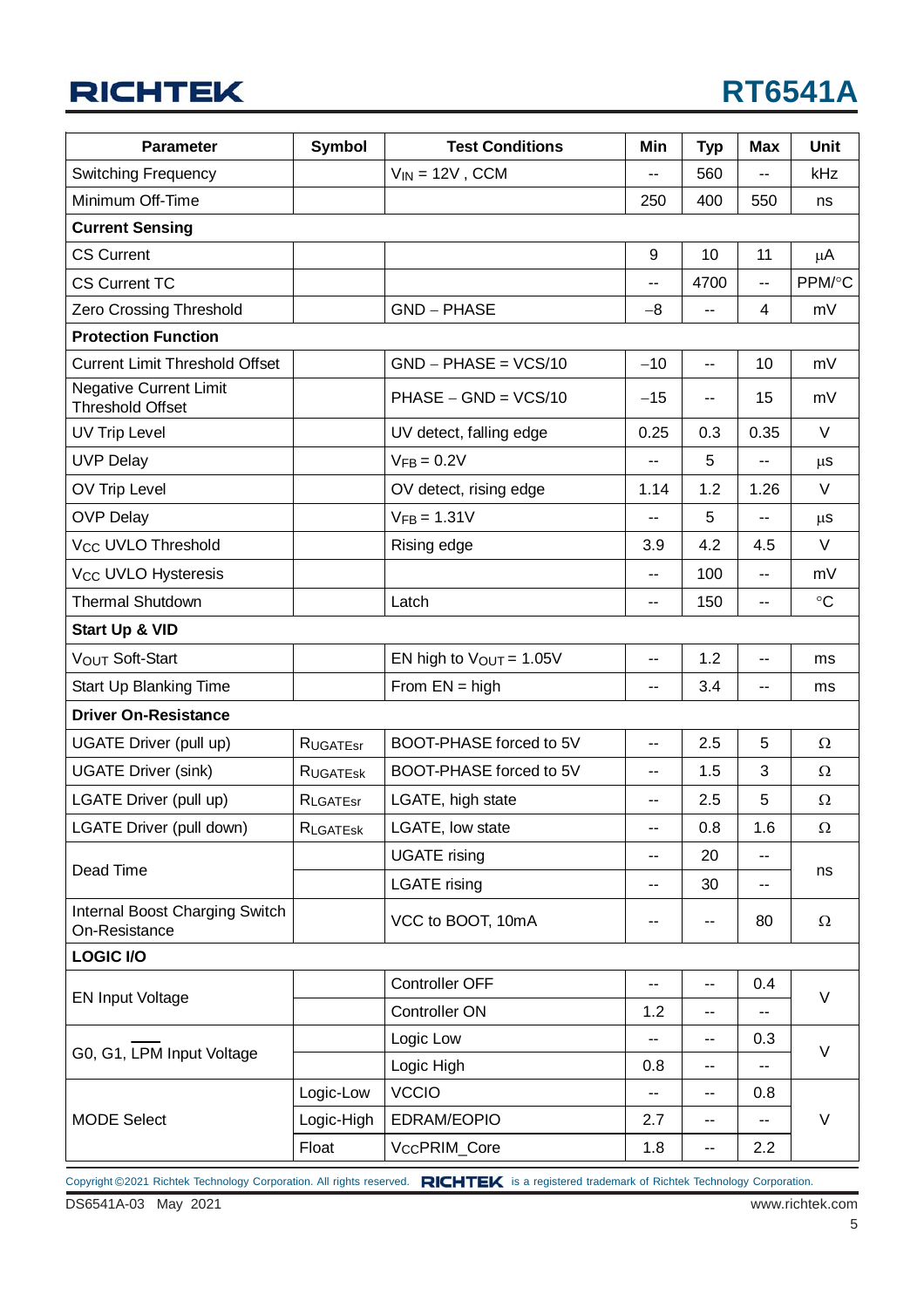

| <b>Parameter</b>                                           | Symbol | <b>Test Conditions</b>                           | Min   | Typ   | <b>Max</b> | Unit |  |
|------------------------------------------------------------|--------|--------------------------------------------------|-------|-------|------------|------|--|
| <b>PGOOD</b> (upper side threshold decide by OV threshold) |        |                                                  |       |       |            |      |  |
| Trip Threshold (falling)                                   |        | $Hys = 3%$                                       | 0.625 | 0.675 | 0.725      |      |  |
| <b>Propagation Delay</b>                                   |        | Falling edge, with respect to PGOOD<br>threshold | --    |       | $- -$      | μS   |  |
| <b>Output Low Voltage</b>                                  |        | $I_{SINK} = 1mA$                                 | --    | --    | 0.4        |      |  |
| Leakage Current                                            |        | High state, forced to 5.0V                       | --    | --    |            | μA   |  |

- **Note 1.** Stresses beyond those listed under "Absolute Maximum Ratings" may cause permanent damage to the device. These are stress ratings only, and functional operation of the device at these or any other conditions beyond those indicated in the operational sections of the specifications is not implied. Exposure to absolute maximum rating conditions may affect device reliability.
- **Note 2.**  $\theta_{JA}$  is measured under natural convection (still air) at  $T_A = 25^{\circ}C$  with the component mounted on a high effectivethermal-conductivity four-layer test board on a JEDEC 51-7 thermal measurement standard.  $\theta_{JC}$  is measured at the exposed pad of the package.
- **Note 3.** Devices are ESD sensitive. Handling precaution is recommended.
- **Note 4.** The device is not guaranteed to function outside its operating conditions.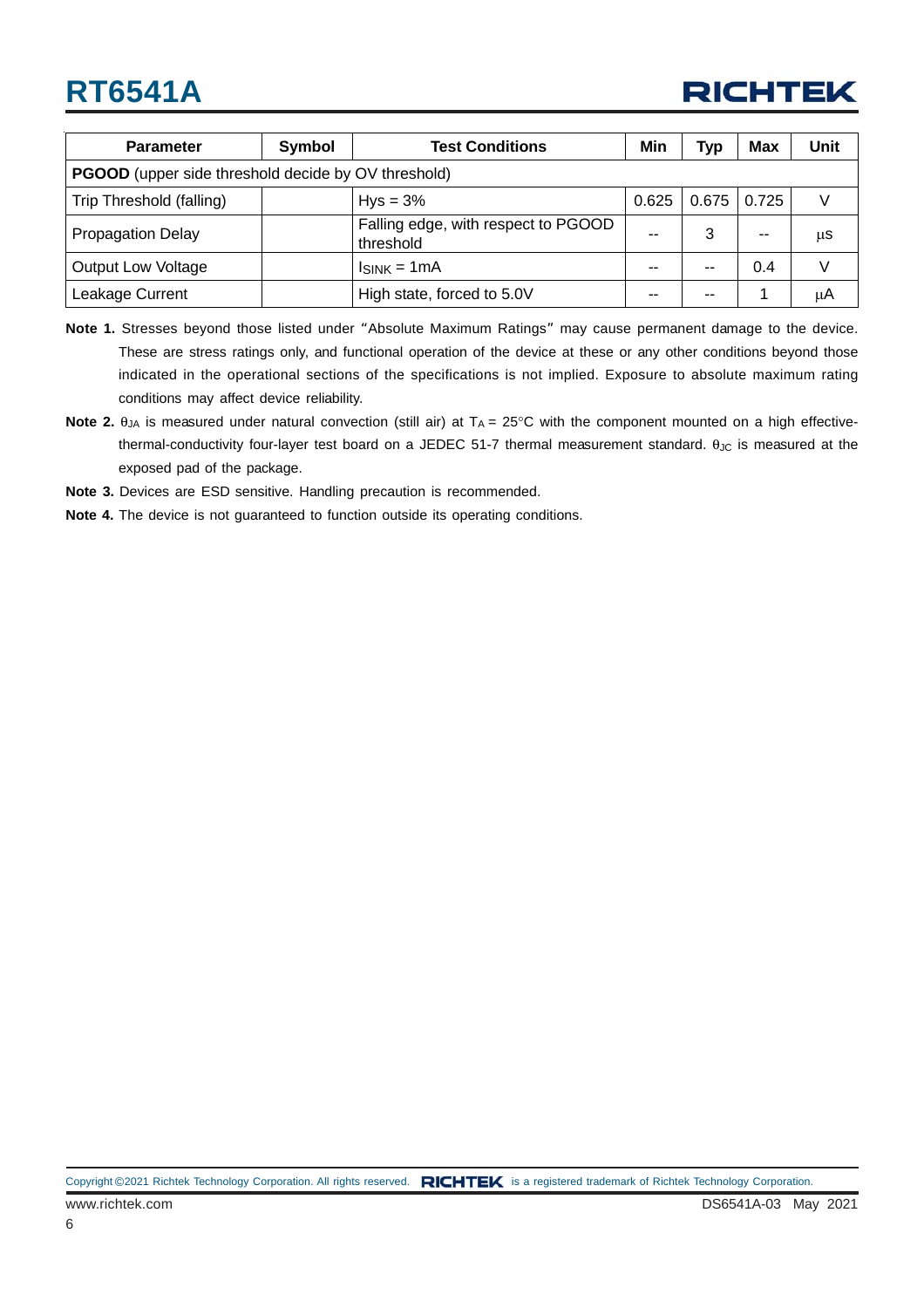## **Typical Application Circuit**

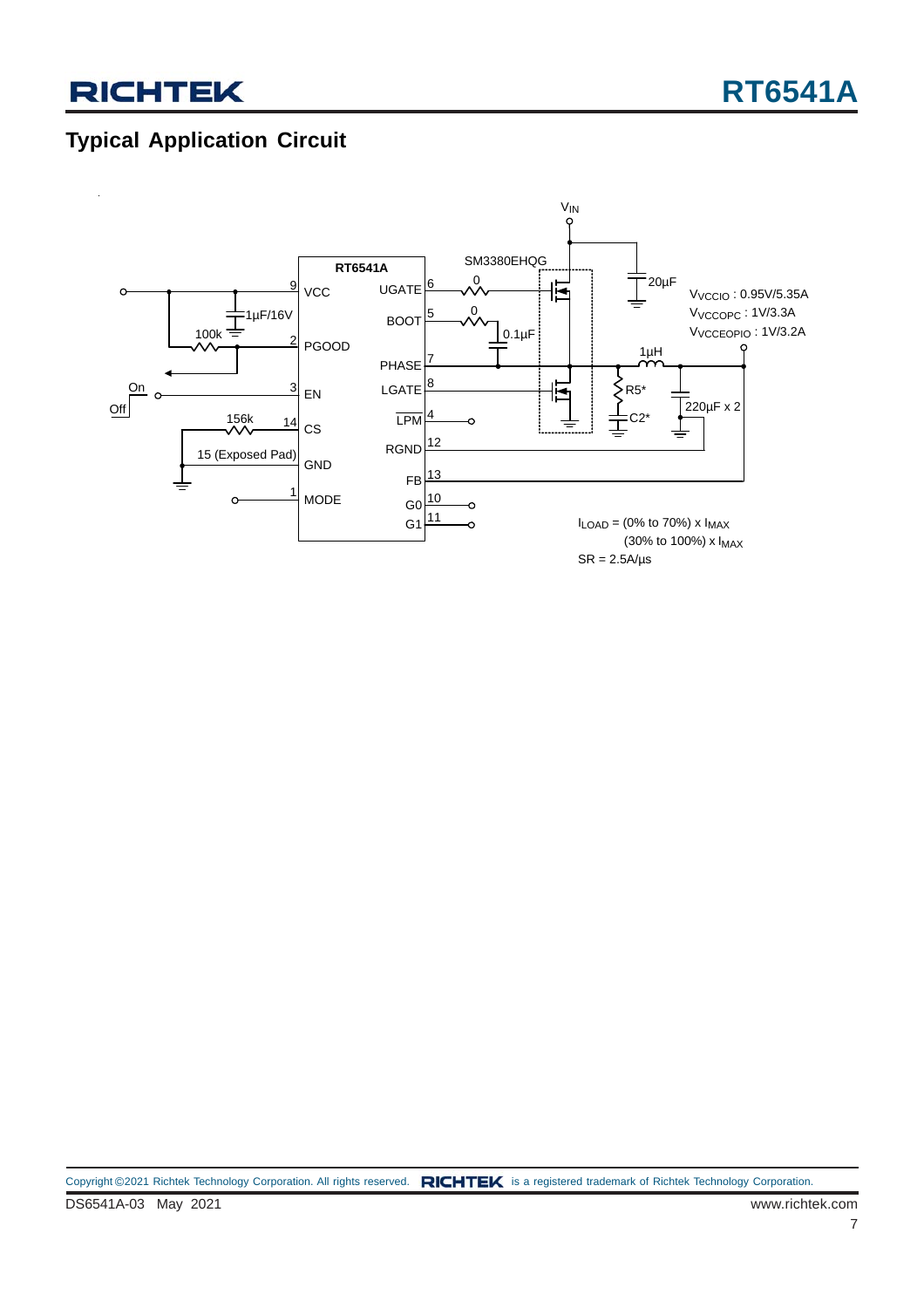













**Quiescent Current vs. Input Voltage**



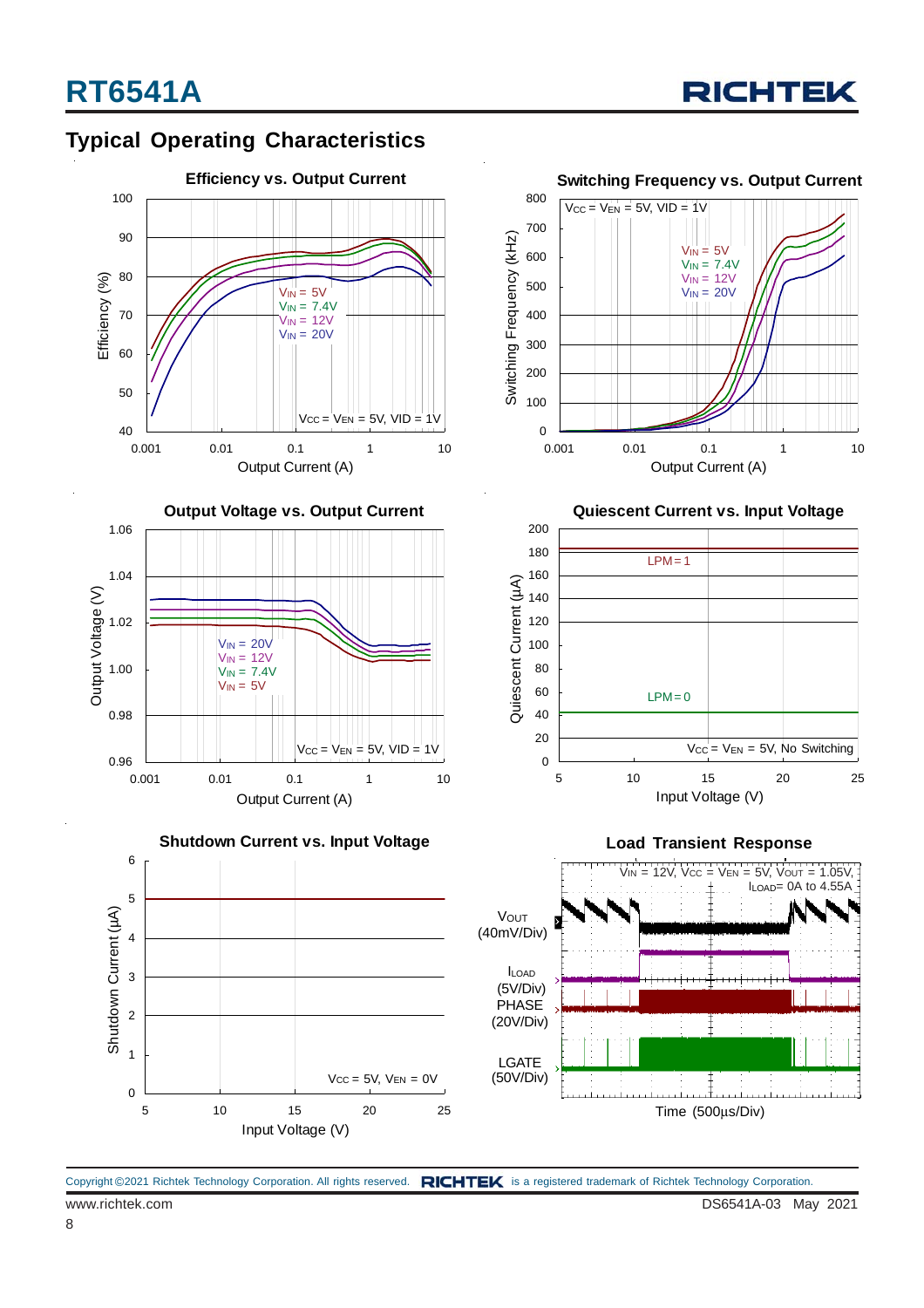

DS6541A-03 May 2021 www.richtek.com Copyright ©2021 Richtek Technology Corporation. All rights reserved. RICHTEK is a registered trademark of Richtek Technology Corporation.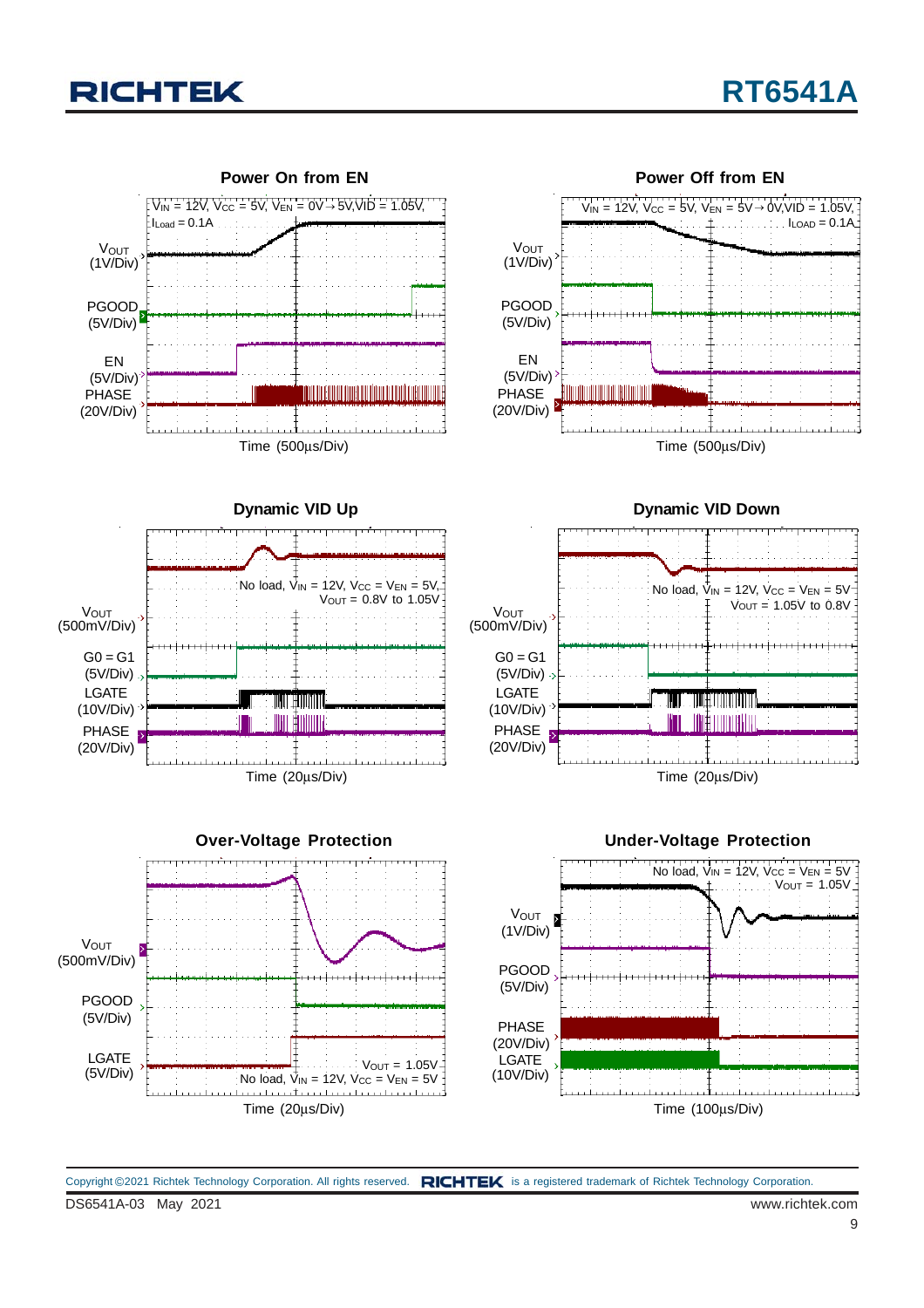### **Application Information**

The RT6541A is of a constant on-time PWM controller which provides four DC feedback voltages by controlling the G0 and G1 digital input. The constant on-time PWM control

scheme handles wide input / output ratios with ease and provides 100ns "instant-on" response to load steps while maintaining a relatively constant operating frequency and inductor operating point over a wide range of input voltages. The topology circumvents the poor load transient timing problems of fixed-frequency current mode PWMs, while avoiding the problems caused by widely varying switching frequencies in conventional constant on-time and constant off-time PWM schemes. The DRVTM mode PWM modulator is specifically designed to have better noise immunity for such a single output application.

#### **PWM Operation**

The Mach Response<sup>™</sup>, DRV<sup>™</sup> mode controller relies on the output filter capacitor's Effective Series Resistance (ESR) to act as a current sense resistor, so the output ripple voltage provides the PWM ramp signal. Referring to the function diagrams of the RT6541A, the synchronous high-side MOSFET is turned on at the beginning of each cycle. After the internal one-shot timer expires, the highside MOSFET is turned off. The pulse width of this one shot is determined by the converter's input and output voltages to keep the frequency fairly constant over the input voltage range. Another one-shot sets a minimum off-time (400ns typ.)

#### **On-Time Control (ton)**

The on-time one-shot comparator has two inputs. One input monitors the output voltage, while the other input samples the input voltage and converts it to a current. This input voltage proportional current is used to charge an internal on-time capacitor. The on-time is the time required for the voltage on this capacitor to charge from zero volts to  $V_{\text{OUT}}$ , thereby making the on-time of the highside switch directly proportional to the output voltage and inversely proportional to the input voltage. The implementation results in a nearly constant switching frequency without the need of a clock generator.

#### **Diode-Emulation Mode**

The RT6541A automatically reduces switching frequency at light load conditions to maintain high efficiency. This reduction of frequency is achieved smoothly and without increasing  $V_{\text{OUT}}$  ripple or load regulation. As the output current decreases from heavy load condition, the inductor current is also reduced, and eventually comes to the point that its valley touches zero current, which is the boundary between continuous conduction and discontinuous conduction modes. By emulating the behavior of diodes, the low-side MOSFET allows only partial negative current when the inductor freewheeling current becomes negative. As the load current is further decreased, it takes longer and longer to discharge the output capacitor to the level that is required for the next "ON" cycle. The on-time is kept the same as that in the heavy-load condition. In reverse, when the output current increases from light load to heavy load, the switching frequency increases to the preset value as the inductor current reaches the continuous condition. The transition load point to the light-load operation can be calculated as follows (Figure 1) :

$$
I_{LOAD} \approx \frac{(V_{IN} - V_{OUT})}{2L} \times t_{ON}
$$

where  $t_{ON}$  is the on-time.



Figure 1. Boundary Condition of CCM/DCM

The switching waveforms may appear noisy and asynchronous when light loading causes diode-emulation operation, but this is a normal operating condition that results in high light-load efficiency. Trade-offs in DEM noise vs. light-load efficiency is made by varying the inductor value. Generally, low inductor values produce a broader efficiency vs. load curve, while higher values result in higher full-load efficiency (assuming that the coil resistance remains fixed) and less output voltage ripple. The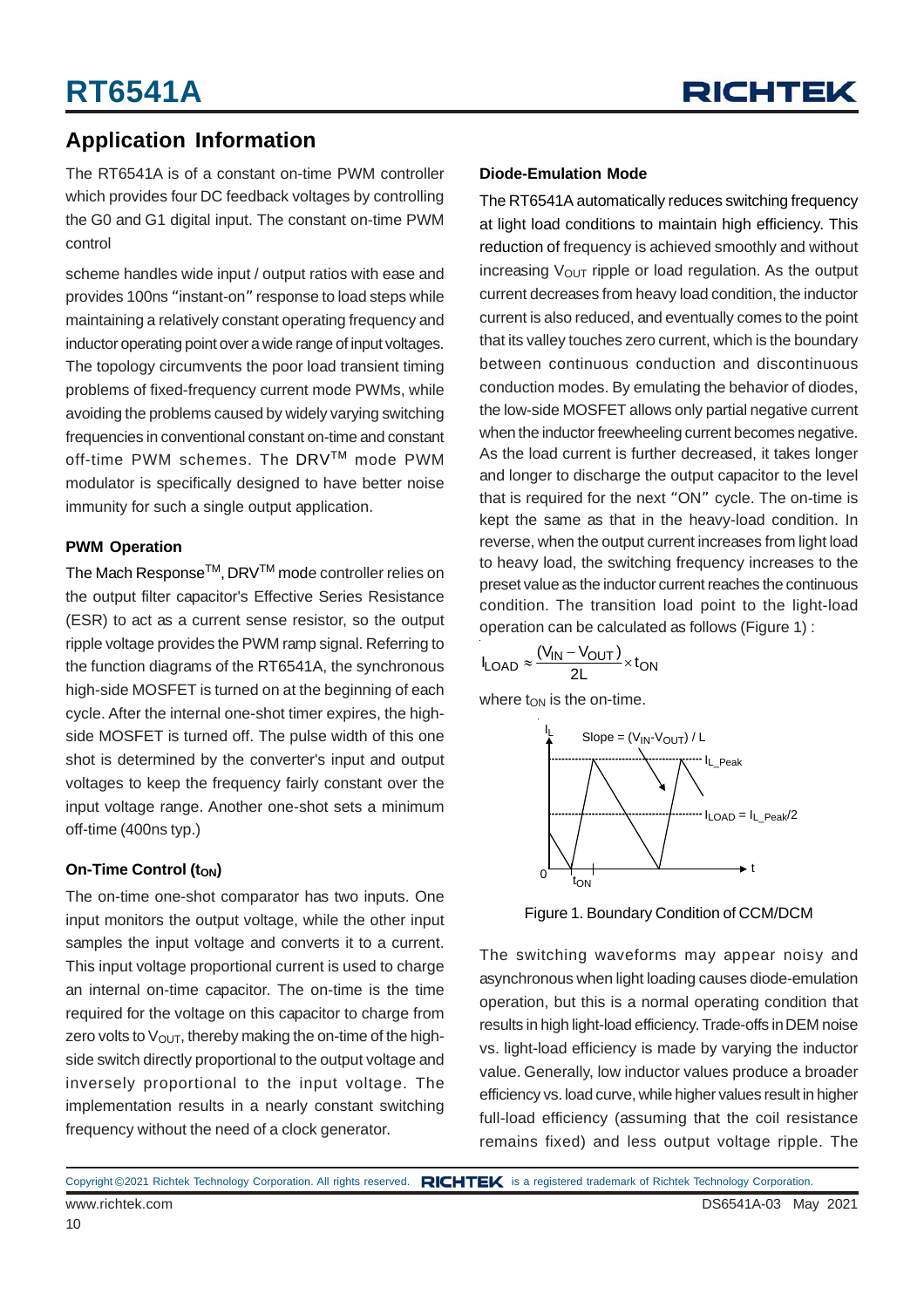disadvantages for using higher inductor values include larger physical size and degraded load-transient response (especially at low input voltage levels).

#### **LPM (Low-Power Mode) and Output Voltage Setting**

The output voltage of the RT6541A is selected by two G0 and G1 pins and one LPM pin as listed in Table 1.

The RT6541A has a low power mode (LPM) where the

output voltage is reduced or disabled by using the LPM pin. While the LPM pin is asserted, the PGOOD output remains high impedance. The device also achieves a dynamic output-voltage change by using the G0 and G1 pins. This feature helps the system to minimize power consumption in standby or idle mode. The M2 mode provide the full current even if the output voltage is set at 0.7 V in LPM mode.

|             | <b>VR</b>             | <b>Mode</b> | <b>LPM</b>   |              | <b>VID Setting</b> |               | <b>Timing</b>                    | <b>Slew Rate</b> |
|-------------|-----------------------|-------------|--------------|--------------|--------------------|---------------|----------------------------------|------------------|
| <b>Mode</b> |                       | logic       |              | G1 logic     | G0 logic           | $V_{OUT} (V)$ | (LPM L to H)                     | (mv/us)          |
|             |                       | $\mathbf 0$ | $\mathbf 0$  | $\mathsf{x}$ | $\mathsf{x}$       | O(LPM)        | Tramp-up<240us<br>(0V to 0.975V) | 6                |
|             |                       |             | 1            | 0            | $\mathbf 0$        | 0.85          |                                  |                  |
| Mode1       | <b>VCCIO</b>          |             | 1            | $\mathbf 0$  | 1                  | 0.875         |                                  |                  |
|             |                       |             | 1            | 1            | $\mathbf 0$        | 0.95          |                                  |                  |
|             |                       |             | 1            | 1            | 1                  | 0.975         |                                  |                  |
|             | VPRIMCORE Floating    |             | 0            | X            | X                  | 0.7V(LPM)     | Tramp-up<45us<br>$(0.7V$ to 1V)  | 15               |
|             |                       |             | 1            | $\mathbf 0$  | $\mathbf 0$        | 0.85          |                                  |                  |
| Mode2       |                       |             | $\mathbf{1}$ | $\mathbf 0$  | 1                  | 0.9           |                                  |                  |
|             |                       |             | 1            | $\mathbf{1}$ | $\mathbf 0$        | 0.95          |                                  |                  |
|             |                       |             | 1            | 1            | $\mathbf{1}$       | 1             |                                  |                  |
|             |                       |             | 0            | X            | X                  | O(LPM)        | Tramp-up<240us<br>(0V to 1.05V)  | $\,6\,$          |
| Mode3       | VccEDRAM/<br>VccEOPIO | 1           | 1            | $\mathbf 0$  | $\mathbf 0$        | 0.8           |                                  |                  |
|             |                       |             | 1            | $\mathbf 0$  | 1                  | 0.95          |                                  |                  |
|             |                       |             | 1            | 1            | $\mathbf 0$        | 1             |                                  |                  |
|             |                       |             |              |              | 1                  | 1             | 1                                | 1.05             |

**Table 1. VID Table Definition**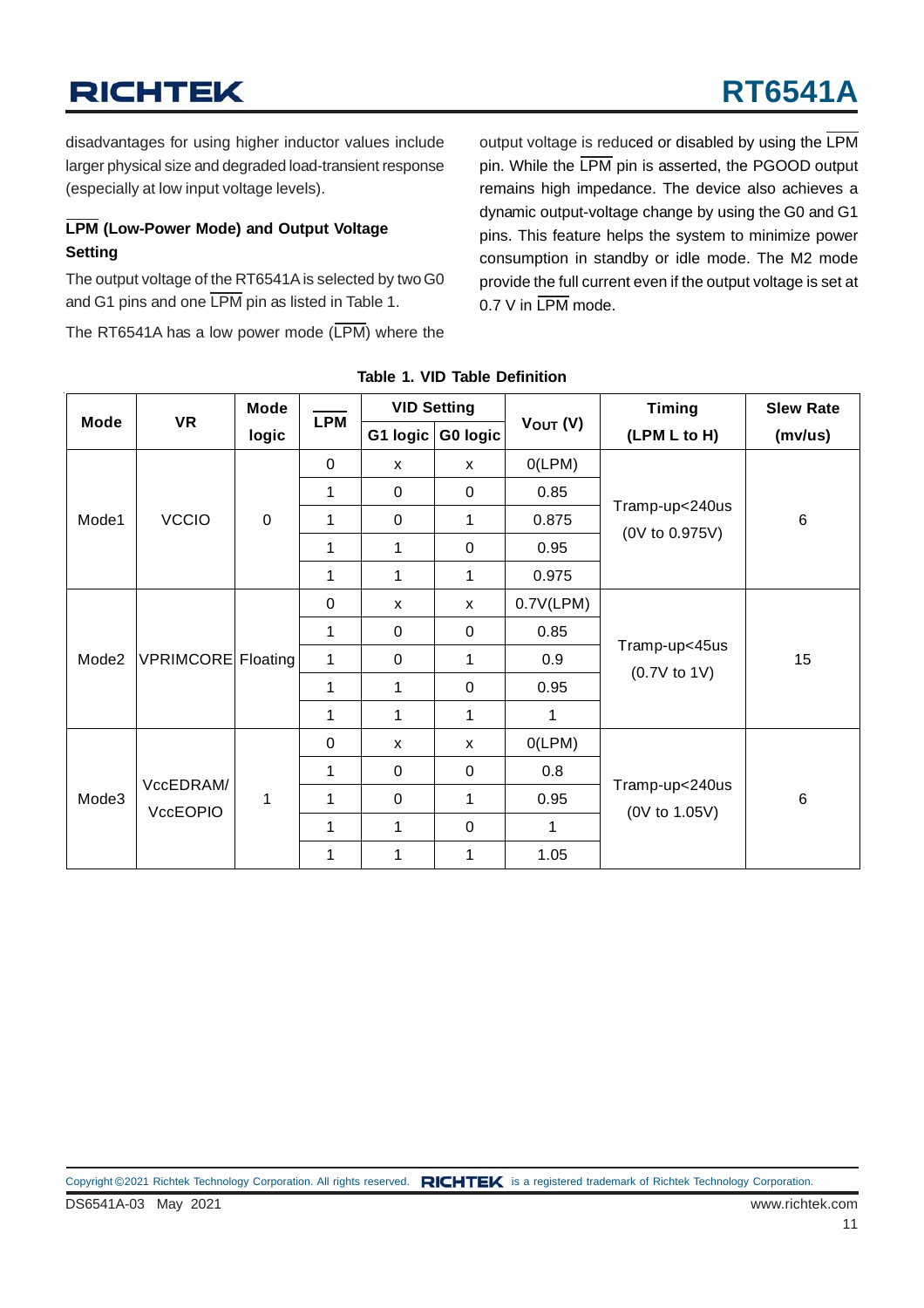#### **Output Voltage Transition Operation**

The digital input control pins G0 and G1 allows  $V_{\text{OUT}}$  to transition to both higher and lower values. For a downward transition, the rapid change of Gx from high to low will suddenly cause  $V_{FB}$  to drop to a new internal  $V_{REF}$ . At this time the LGATE will drive high to turn on the low-side MOSFET and draw current from the output capacitor via the inductor. LGATE will remain on until  $V_{FB}$  falls to the new internal  $V_{REF}$ , at which point a normal UGATE switching cycle begins, as shown in Figure 2. For a down transition, the low-side MOSFET remains on until VFB reaches the new internal  $V_{RFF}$ . Thus, the negative inductor current will be increased. If the negative current become large enough to trigger NOCP, the low-side MOSFET will be turned off to prevent large negative current from damaging the component. Refer to the Negative Over Current Limit section for a full description.





For an upward transition (from lower to higher  $V_{\text{OUT}}$ ) as shown in Figure 3, Gx changes from low to high and causes  $V_{FB}$  to rise to a new internal  $V_{REF}$ . This quickly trips the V<sub>FB</sub> comparator regardless of whether DEM is active or not, generating an UGATE on-time and causing a subsequent LGATE to be turned on. At the end of the minimum off-time (400ns), if  $V_{FB}$  is still below the new internal  $V_{REF}$ , another UGATE on-time will be started. This sequence continues until the FB pin exceeds the new internal V<sub>RFF</sub>.



Figure 3. Output Voltage Up Transition

If the  $V_{\text{OUT}}$  change is significant, there can be several consecutive cycle of UGATE on-time followed by minimum LGATE time. This can cause a rapid increase in inductor current : typically it only takes a few switching cycles for inductor current to rise up to the current limit. At some point the  $V_{FB}$  will rise up to the new internal VREF and the UGATE pulses will cease, but the inductor's  $LI<sup>2</sup>$  energy must then flow into the output capacitor. This can create a significant overshoot, as shown in Figure 4.



**Overshooting** 

This overshoot can be approximated by the following equation, where  $I_{CL}$  is the current limit,  $V_{FINAL}$  is the desired set point for the final voltage, L is in  $\mu$ H and C<sub>OUT</sub> is in μF.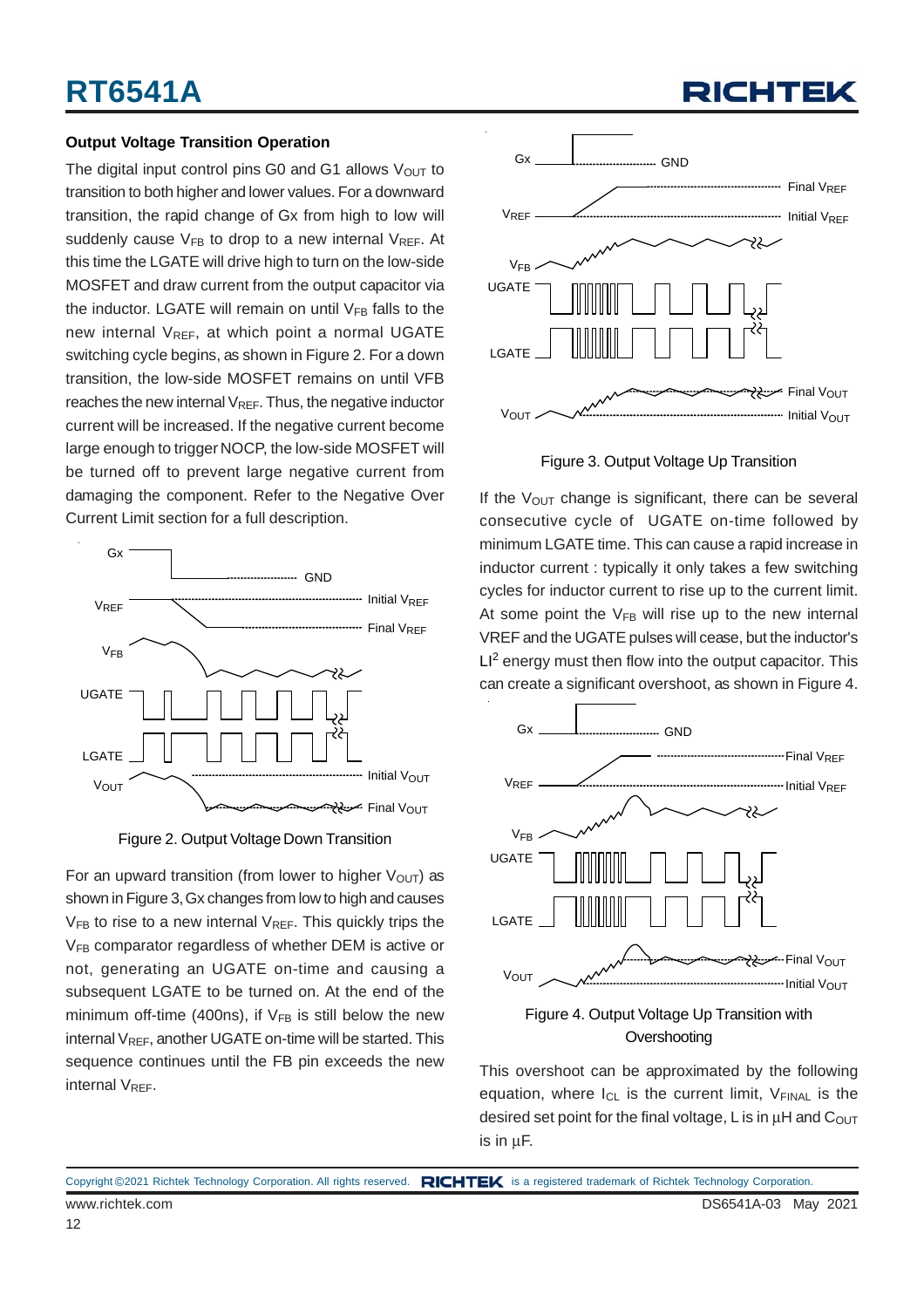## **RT6541A**

$$
V_{MAX} = \sqrt{(\frac{{I_{CL}}^2 \times L}{C_{OUT}}) + V_{FINAL}^2}
$$

#### **Current Limit Setting (OCP)**

The RT6541A has a cycle-by-cycle current limiting control. The current limit circuit employs a unique "valley" current sensing algorithm. If the magnitude of the current sense signal at the CS pin is above the current limit threshold, the PWM is not allowed to initiate a new cycle (Figure.5). In order to provide both good accuracy and a cost effective solution, the RT6541A supports temperature compensated MOSFET  $R_{DS(ON)}$  sensing. The CS pin should be connected to GND through the trip voltage setting resistor, R<sub>CS</sub>. The 10 $\mu$ A CS terminal source current,  $I_{CS}$ , and the trip voltage setting resistor,  $R_{CS}$ , set the CS trip voltage,  $V_{\text{CS}}$ , as in the following equation.

$$
V_{CS}(mV) = R_{CS}(k\Omega) \times 10(\mu A)
$$

where the recommended  $V_{CS}$  voltage range is between 0.2V and 3V.

The Inductor current can be monitored by the voltage between GND and the PHASE pin. Hence, the PHASE pin should be connected to the drain terminal of the lowside MOSFET. ICS has temperature coefficient to compensate the temperature dependency of the  $R_{DS(ON)}$ .

GND is used as the positive current sensing node, so GND should be connected to the source terminal of the bottom MOSFET.

While the comparison is being done during the OFF state,  $V_{CS}$  sets the valley level of the inductor current. Thus, the load current at over-current threshold,  $I_{\text{LOAD OC}}$ , can be calculated as follows :

$$
I_{\text{LOAD\_OC}} = \frac{V_{CS}}{10 \times R_{DS(ON)}} + \frac{I_{\text{ripple}}}{2}
$$

$$
= \frac{V_{CS}}{10 \times R_{DS(ON)}} + \frac{1}{2 \times L \times f_{SW}} \times \frac{(V_{IN} - V_{OUT}) \times V_{OUT}}{V_{IN}}
$$

In an over-current condition, the current to the load exceeds the current to the output capacitor, thus causing the output voltage to fall. Eventually the voltage crosses the undervoltage protection threshold and the device shuts down.



Figure 5. "Vally" Current Limit

#### **Negative Over Current Limit (PWM Only Mode)**

The RT6541A supports cycle-by-cycle negative over current limiting in CCM Mode only. The over current limit is set to be negative but is the same absolute value as the positive over current limit. If output voltage continues to rise, the low-side MOSEFT remains on. Thus, the inductor current is reduced and reverses direction after it reaches zero. When there is too much negative current in the inductor, the low-side MOSFET is turned off and the current flows towards VIN through the body diode of the high-side MOSFET. Because this protection limits the discharge current of the output capacitor, the output voltage tends to rise, eventually hitting the over-voltage protection threshold and shutting down the device. If the device hits the negative over current threshold again before output voltage is discharged to the target level, the low-side MOSFET is turned off and the process repeats. It ensures maximum allowable discharge capability when output voltage continues to rise. On the other hand, if the output is discharged to the target level before negative current threshold is reached, the low-side MOSFET is turned off, the high-side MOSFET is then turned on, and the device resumes normal operation.

#### **MOSFET Gate Driver (UGATE, LGATE)**

The high-side driver is designed to drive high current, low  $R_{DS(ON)}$  N-MOSFET(s). When configured as a floating driver, 5V bias voltage is delivered from the VCC supply.

The average drive current is proportional to the gate charge at  $V_{GS}$  = 5V times switching frequency. The instantaneous drive current is supplied by the flying capacitor between the BOOT and PHASE pins. A dead time to prevent shoot through is internally generated between high-side MOSFET off to low-side MOSFET on, and low-side MOSFET off to high-side MOSFET on. The low-side driver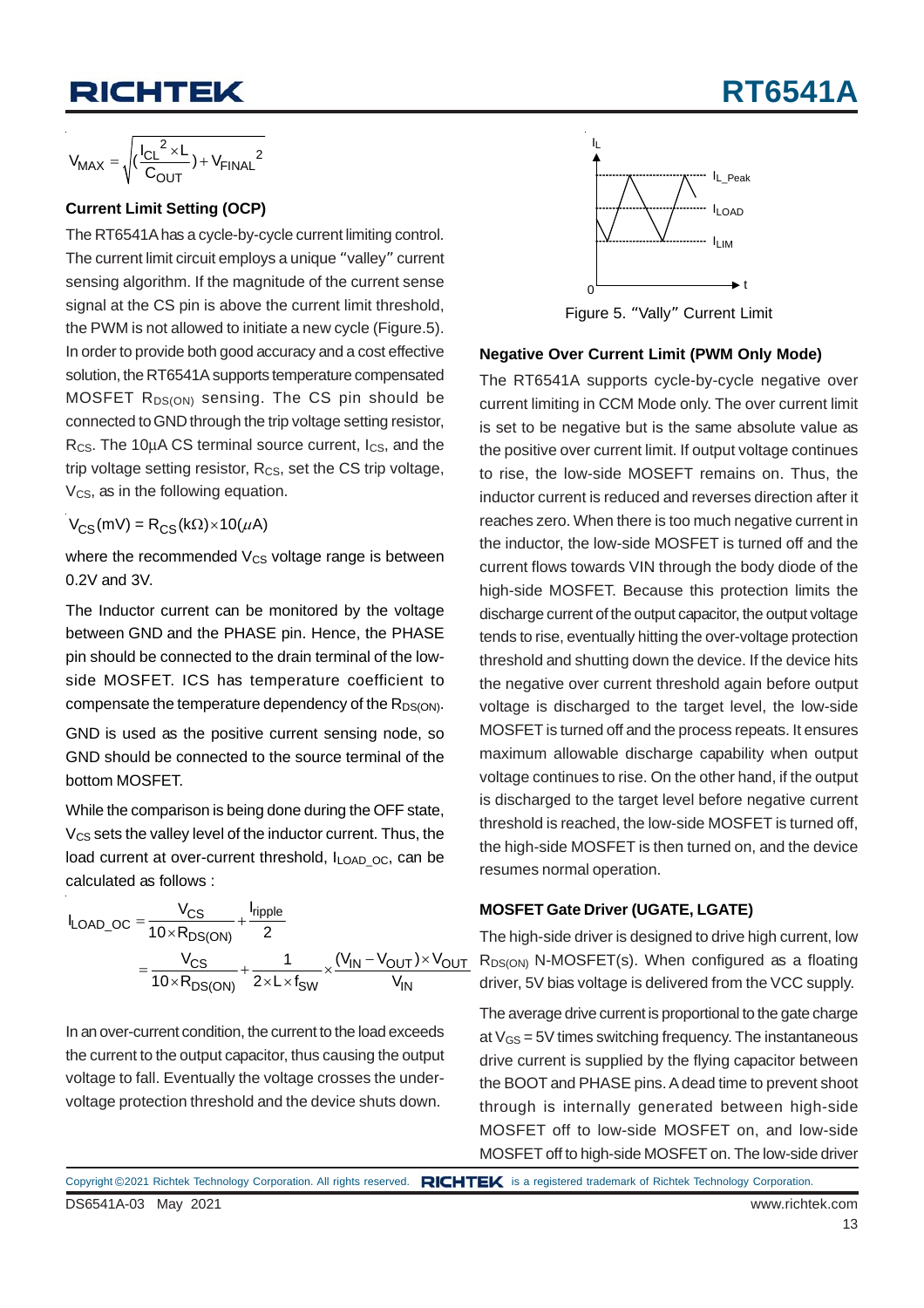

is designed to drive high current, low  $R_{DS(ON)}$ NMOSFET(s). The internal pull-down transistor that drives LGATE low is robust, with a  $0.8\Omega$  typical on resistance. A 5V bias voltage is delivered from the  $V_{CC}$  supply. The instantaneous drive current is supplied by the flying capacitor between VCC and GND.

For high current applications, some combinations of high and low-side MOSFETs might be encountered that will cause excessive gate drain coupling, which can lead to efficiency killing, EMI-producing shoot through currents. This is often remedied by adding a resistor in series with BOOT, which increases the turn-on time of the high-side MOSFET without degrading the turn-off time, as shown in Figure 6.



Figure 6. Reducing the UGATE Rise Time

#### **Power Good Output (PGOOD)**

The power good output is an open-drain output and requires a pull-up resistor. When the feedback voltage is above 1.2V or below 0.3V, PGOOD will be pulled low. PGOOD is allowed to be high until soft-start ends and the output reaches 85% of its set voltage. There is a 3μs delay built into PGOOD circuitry to prevent false transition. When G0 or G1 changes, PGOOD remains in its present state for 32 clock cycles. Meanwhile,  $V_{\text{OUT}}$  or  $V_{\text{FB}}$  regulates to the new level.

#### **POR , UVLO and Soft-Start**

Power On Reset (POR) occurs when VCC rises above 4.2V (typ). After POR is triggered, the RT6541A will reset the fault latch and prepare the PWM for operation. Below 3.6V (typ.), the VCC Under-Voltage Lockout (UVLO) circuitry inhibits switching by keeping UGATE and LGATE low. A built-in soft-start is used to prevent surge current from the power supply input after EN is enabled. It clamps the ramping of the internal reference voltage which is compared with the FB signal. The typical soft-start duration is 1.2ms.

#### **Over-Voltage Protection (OVP)**

The output voltage can be continuously monitored for overvoltage protection. When  $V_{FB}$  exceeds 1.2V, over-voltage protection is triggered and the low-side MOSFET is latched on. This activates the low-side MOSFET to discharge the output capacitor. The RT6541A is latched once OVP is triggered and can only be released by VCC or EN power on reset. There is a 5μs delay built into the over voltage protection circuit to prevent false transitions.

#### **Under-Voltage Protection (UVP)**

The output voltage can be continuously monitored for undervoltage protection. When VFB is less than 0.3V, undervoltage protection is triggered and then both UGATE and LGATE gate drivers are forced low. In order to remove the residual charge on the output capacitor during the under voltage period, if PHASE is greater than 1V, the LGATE is forced high until PHASE is lower than 1V. There is a 5μs delay built into the under-voltage protection circuit to prevent false transitions. During soft-start, the UVP blanking time is 3.4ms.

#### **Output Inductor Selection**

The switching frequency (on-time) and operating point (% ripple or LIR) determine the inductor value as follows :

$$
L = \frac{T_{ON} \times (V_{IN} - V_{OUT})}{LIR \times I_{LOAD(MAX)}}
$$

where LIR is the ratio of peak-to-peak ripple current to the maximum average inductor current. Select a low pass inductor having the lowest possible DC resistance that fits in the allowed dimensions. Ferrite cores are often the best choice, although powdered iron is inexpensive and can work well at 200kHz. The core must be large enough not to saturate at the peak inductor current  $(I_{\text{PFAK}})$ :

$$
I_{PEAK} = I_{LOAD(MAX)} + \frac{LIR}{2} \times I_{LOAD(MAX)}
$$

#### **Output Capacitor Selection**

The output filter capacitor must have ESR low enough to meet output ripple and load transient requirement, yet have high enough ESR to satisfy stability requirements. Also, the capacitance must be high enough to absorb the inductor energy going from a full load to no load condition without tripping the OVP circuit. For CPU core voltage converters and other applications where the output is subject to violent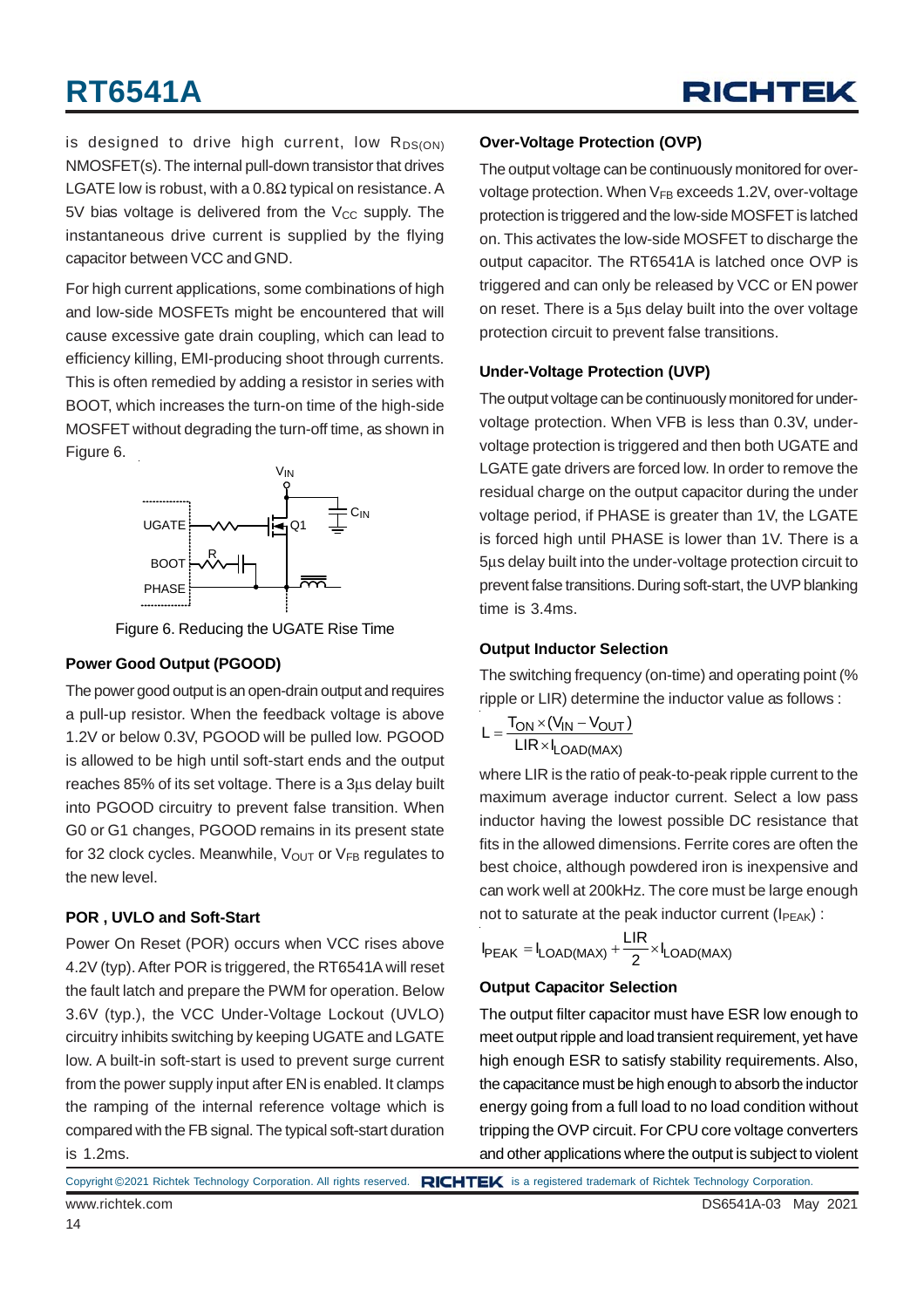load transient, the output capacitor's size depends on how much ESR is needed to prevent the output from dipping too low under a load transient. Ignoring the sag due to finite capacitance :

$$
ESR \leq \frac{V_{P-P}}{I_{LOAD(MAX)}}
$$

In non-CPU applications, the output capacitor's size depends on how much ESR is needed to maintain at an acceptable level of output voltage ripple :

$$
ESR \leq \frac{V_{P-P}}{LIR \times I_{LOAD(MAX)}}
$$

Organic semiconductor capacitor(s) or special polymer capacitor(s) are recommended.

#### **Thermal Considerations**

The junction temperature should never exceed the absolute maximum junction temperature  $T_{J(MAX)}$ , listed under Absolute Maximum Ratings, to avoid permanent damage to the device. The maximum allowable power dissipation depends on the thermal resistance of the IC package, the PCB layout, the rate of surrounding airflow, and the difference between the junction and ambient temperatures. The maximum power dissipation can be calculated using the following formula :

#### $P_{D(MAX)} = (T_{J(MAX)} - T_A) / \theta_{JA}$

where  $T_{J(MAX)}$  is the maximum junction temperature,  $T_A$  is the ambient temperature, and  $\theta_{JA}$  is the junction-to-ambient thermal resistance.

For continuous operation, the maximum operating junction temperature indicated under Recommended Operating Conditions is 125°C. The junction-to-ambient thermal resistance,  $\theta_{JA}$ , is highly package dependent. For a WDFN-14L 3x2 package, the thermal resistance,  $\theta_{JA}$ , is 36.9°C/W on a standard JEDEC 51-7 high effective-thermalconductivity four-layer test board. The maximum power dissipation at  $T_A = 25^{\circ}C$  can be calculated as below :

 $P_{D(MAX)} = (125^{\circ}C - 25^{\circ}C) / (36.9^{\circ}C/W) = 2.71W$  for a WDFN-14L 3x2 package.

The maximum power dissipation depends on the operating ambient temperature for the fixed  $T_{J(MAX)}$  and the thermal resistance,  $θ_{JA}$ . The derating curves in Figure 7 allows the designer to see the effect of rising ambient temperature on the maximum power dissipation.



Figure 7. Derating Curve of Maximum Power Dissipation

#### **Layout Considerations**

Layout is very important in high frequency switching converter design. If designed improperly, the PCB could radiate excessive noise and contribute to converter instability. For best performance of the RT6541A, the following guidelines should be strictly followed.

- Connect an RC low-pass filter from VCC, (1μF and 10 $\Omega$ ) are recommended). Place the filter capacitor close to the IC.
- ▶ Keep current limit setting network as close as possible to the IC. Routing of the network should be kept away from high voltage switching nodes to prevent it from coupling.
- Connections from the drivers to the respective gate of the high-side or the low-side MOSFET should be as short as possible to reduce stray inductance.
- All sensitive analog traces and components pertaining to FB, GND, EN, PGOOD, CS and VCC should be placed away from high voltage switching nodes such as PHASE, LGATE, UGATE, or BOOT nodes to prevent it from coupling. Use internal layer(s) as ground plane(s) and shield the feedback trace from power traces and components.

DS6541A-03 May 2021 www.richtek.com Copyright ©2021 Richtek Technology Corporation. All rights reserved. RICHTEK is a registered trademark of Richtek Technology Corporation.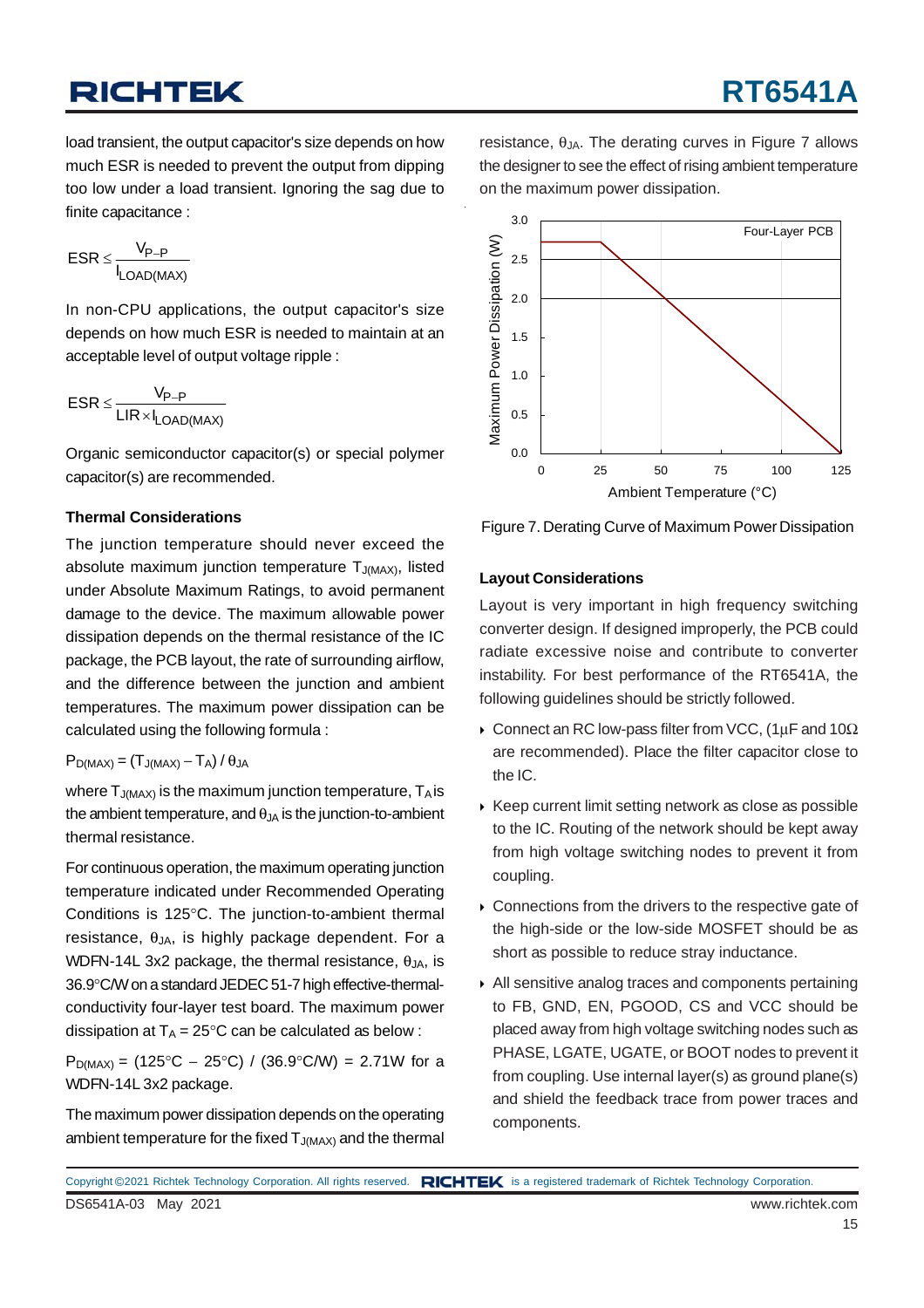- Current sense connections must always be made using Kelvin connections to ensure an accurate signal, with the current limit resistor located at the device.
- Power sections should connect directly to ground plane(s) using multiple vias as required for current handling (including the chip power ground connections). Power components should be placed to minimize loops and reduce losses.